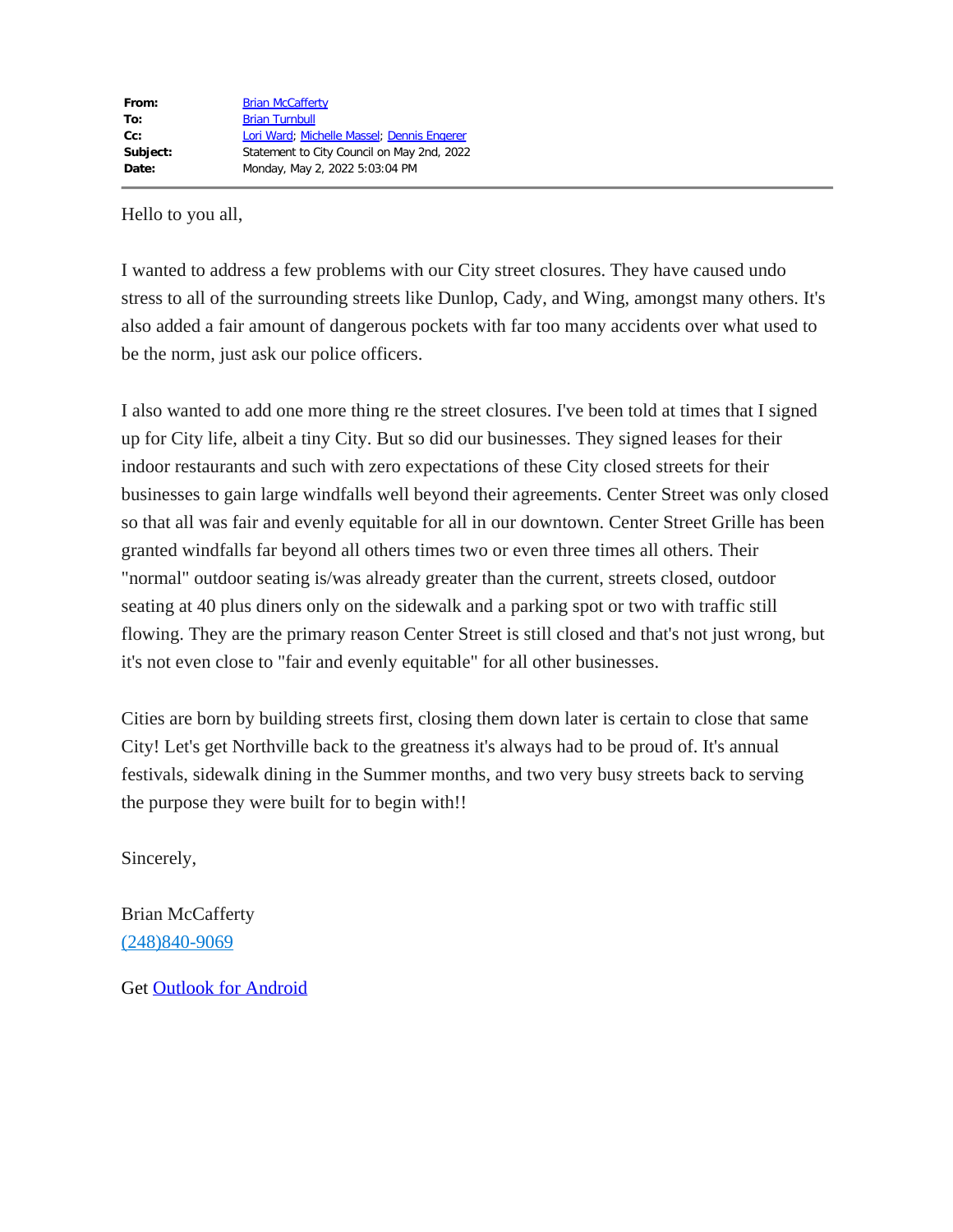| From:    | <b>Dorothy Gowen</b>              |
|----------|-----------------------------------|
| To:      | Lori Ward                         |
| Subject: | Downtown Survey                   |
| Date:    | Monday, April 11, 2022 6:31:07 PM |
|          |                                   |

I have tried to complete the survey you sent me, but am unable to scroll past the first question.

I am a Livonia resident who USED to shop in Northville frequently. My only recent visit to Northville was to Northville Watch and Clock to have a watch repaired. The street barriers make the city look SO VERY tacky. I am very able to navigate the parking situation, but have no desire to shop there anymore. My neighbors who are less mobile are unable to come because they can't walk the great distances required since the street closure.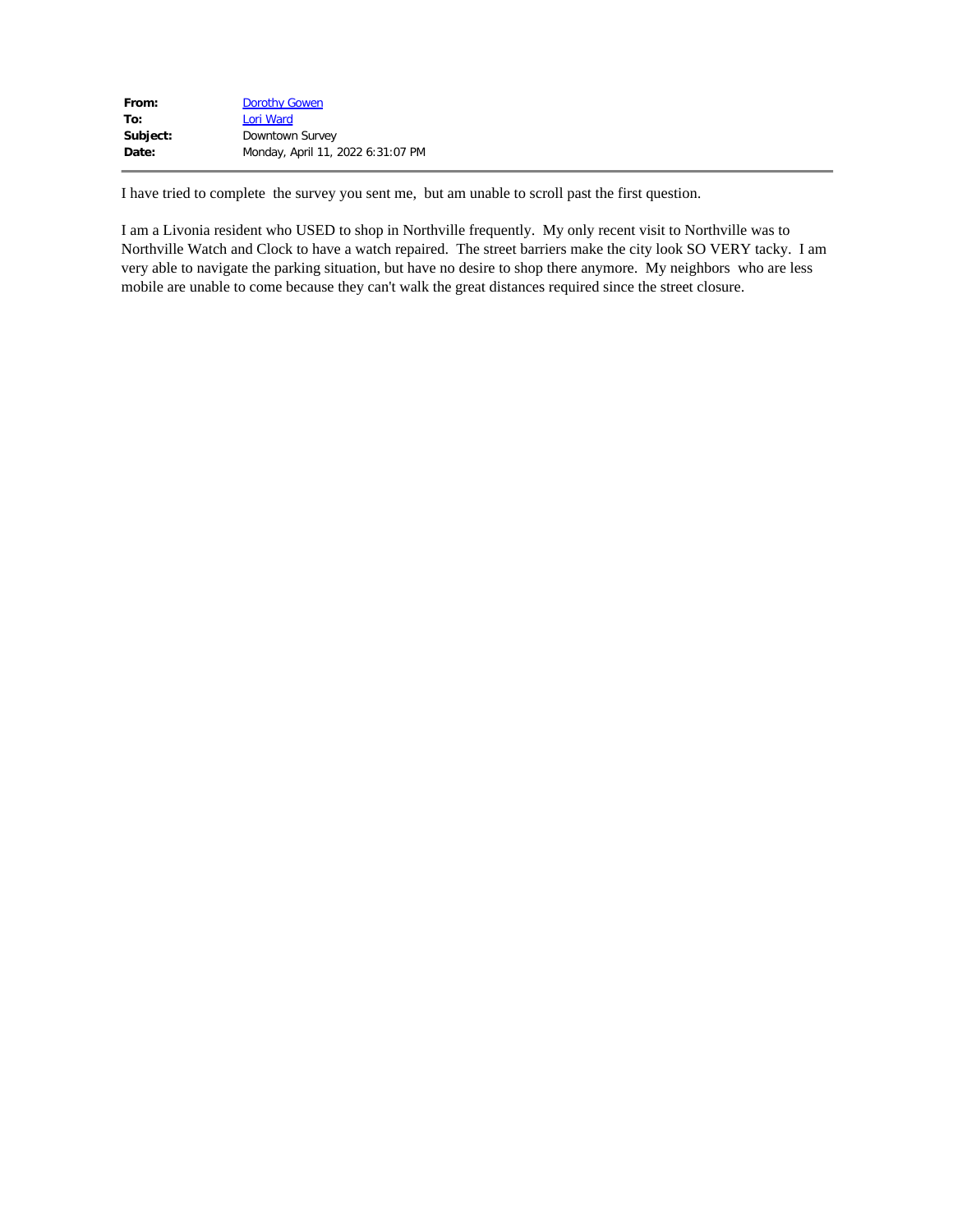| From:    | <b>Jessica Howlin</b>              |
|----------|------------------------------------|
| To:      | Lori Ward                          |
| Subject: | FW: "only a few responses"         |
| Date:    | Monday, April 25, 2022 11:32:11 AM |

**From:** Dave Gaddis <gaddisdj@outlook.com> **Sent:** Wednesday, April 13, 2022 8:07 PM **To:** Jeri Johnson <JJohnson@ci.northville.mi.us>; Jessica Howlin <jhowlin@ci.northville.mi.us> **Subject:** "...only a few responses"

A wide-open, paths-unrestricted to vehicle and pedestrian traffic is the best strategy to encouraging people to visit our incomparable downtown community. The traffic barriers, turn restrictions, etc., signals to visitors that something is amiss. It's time to embrace the normalization that attracted us to this town 35 years ago.

Dave Gaddis *DIAL or TEXT*

c: 248-924-2078 [gaddisdj@outlook.com](mailto:gaddisdj@outlook.com)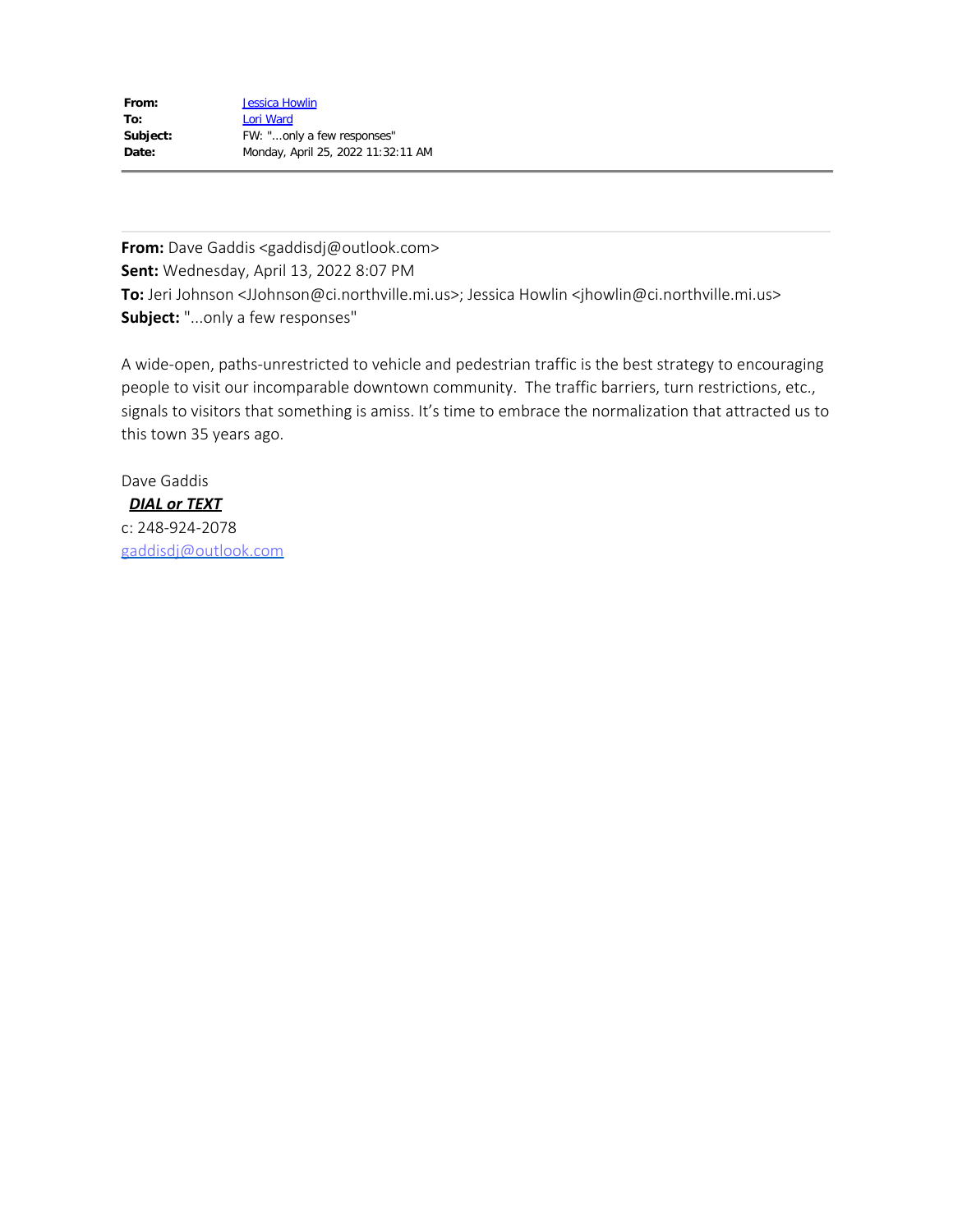| From:    | <b>Gary Flohr</b>                  |
|----------|------------------------------------|
| To:      | Lori Ward                          |
| Subject: | Downtown Roads                     |
| Date:    | Sunday, April 24, 2022 11:45:11 AM |

We want the roads open again to ease our visits to the downtown stores and businesses. The Outdoor structures haven't been getting any use since Winter of 2021.

-- Gary Flohr 18044 Wildflower Drive Northville, MI 48168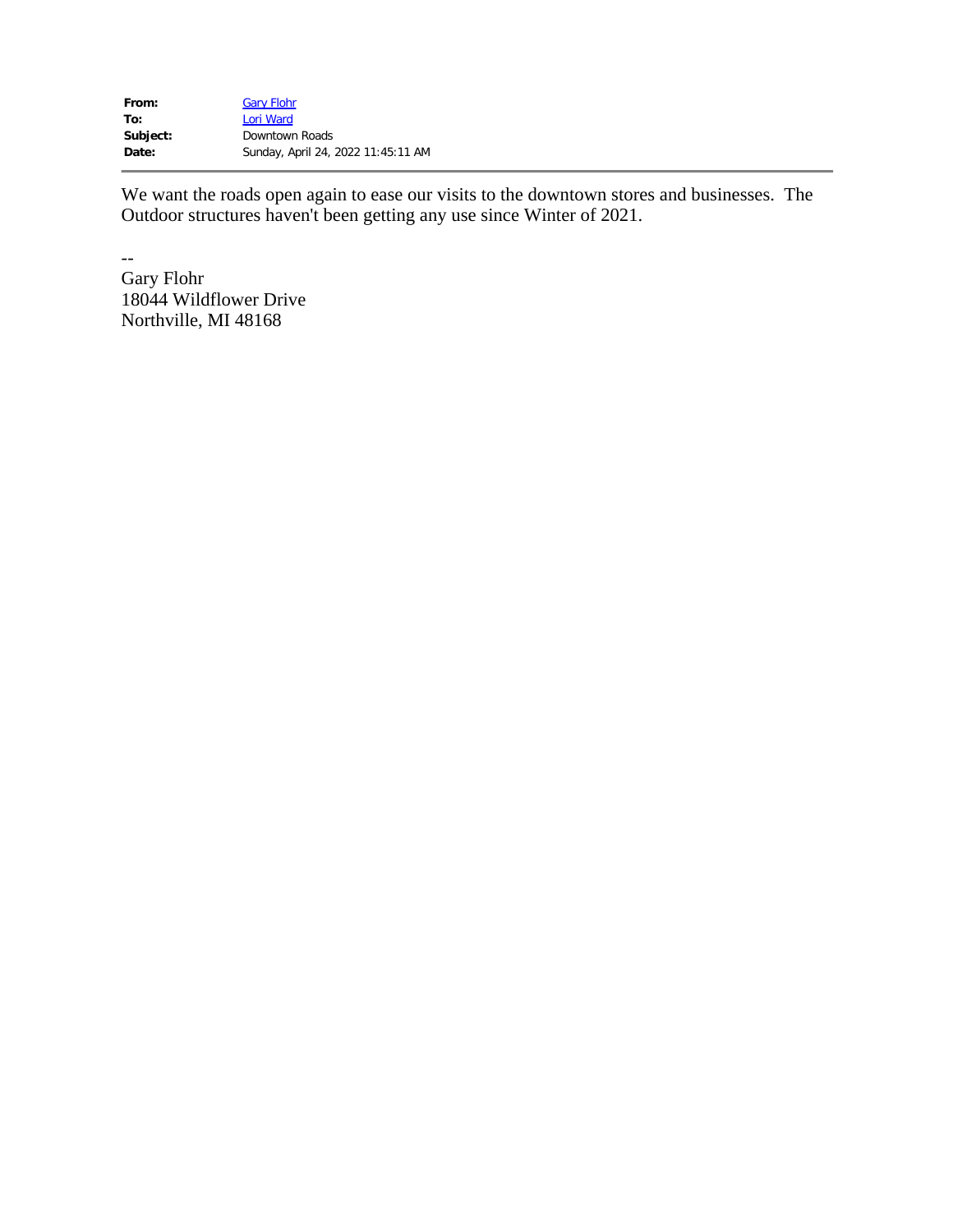Thanks for asking.

A little about myself: age 69, male, & retired. Also I live 1 mile from downtown and walk to downtown about once per month just to get outside.

As far as my covid info. I am vaxed and boused, and don't ware a mask unless it's mandatory. I do shop and din in town at least ones per week and the streets in town being blocked does not bother me either way.

[Sent from Yahoo Mail on Android](https://go.onelink.me/107872968?pid=InProduct&c=Global_Internal_YGrowth_AndroidEmailSig__AndroidUsers&af_wl=ym&af_sub1=Internal&af_sub2=Global_YGrowth&af_sub3=EmailSignature)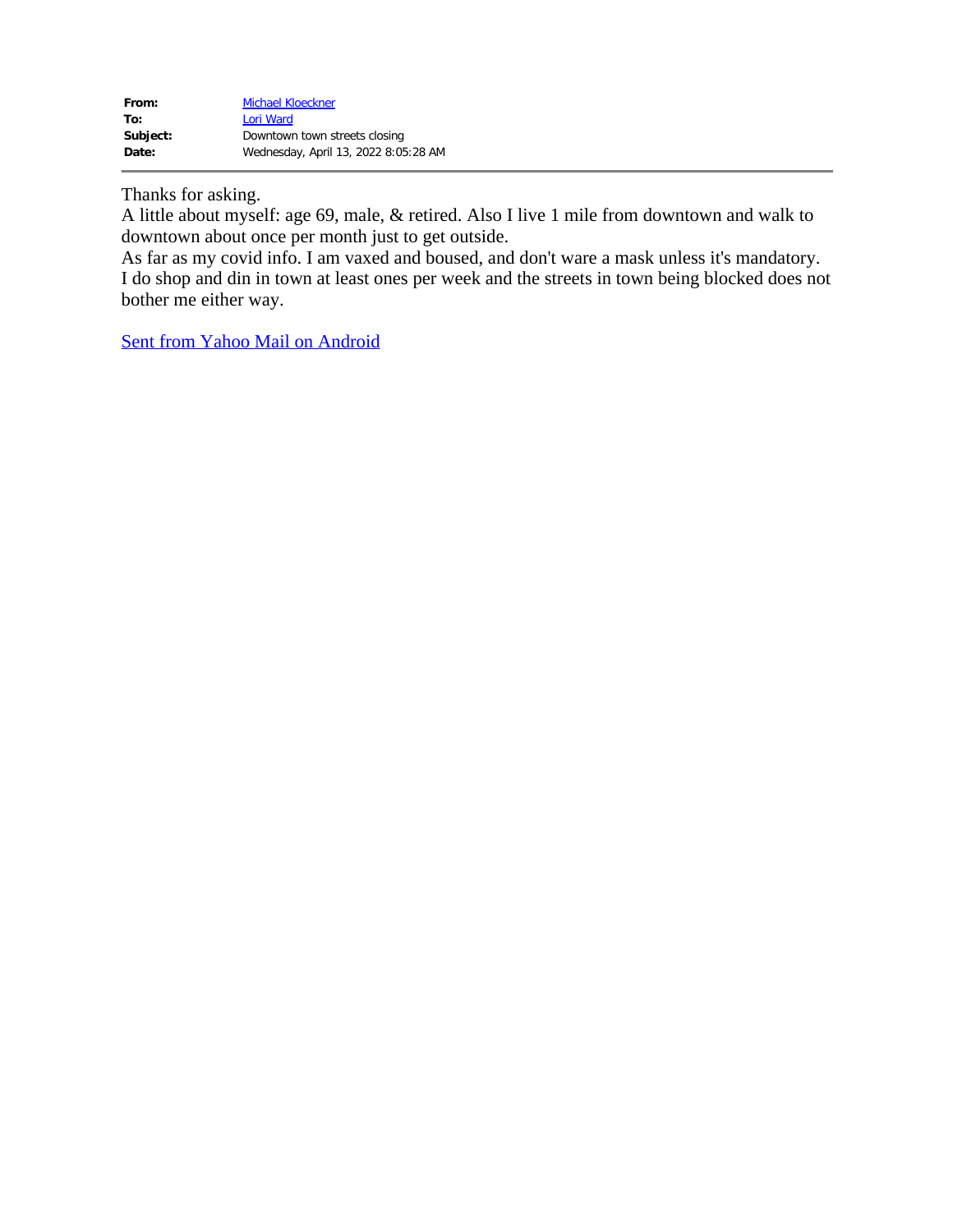Ms. Fraleigh moved to Northville 7 ½ years ago from California and was drawn to Northville because of its small-town charm. The Pandemic has impacted the community's ability to use the downtown. However, now people are traveling again and the community should open back up. The closure of N. Center Street is very inconvenient and created a dangerous bypass along Wing Street, both north and south of Main Street. With the street closures, it is very difficult to get downtown. Ms. Fraleigh believes that Center Street should be reopened and that Main Street could stay closed. With the cold months, nobody is using the closed streets and it looks like a "war zone".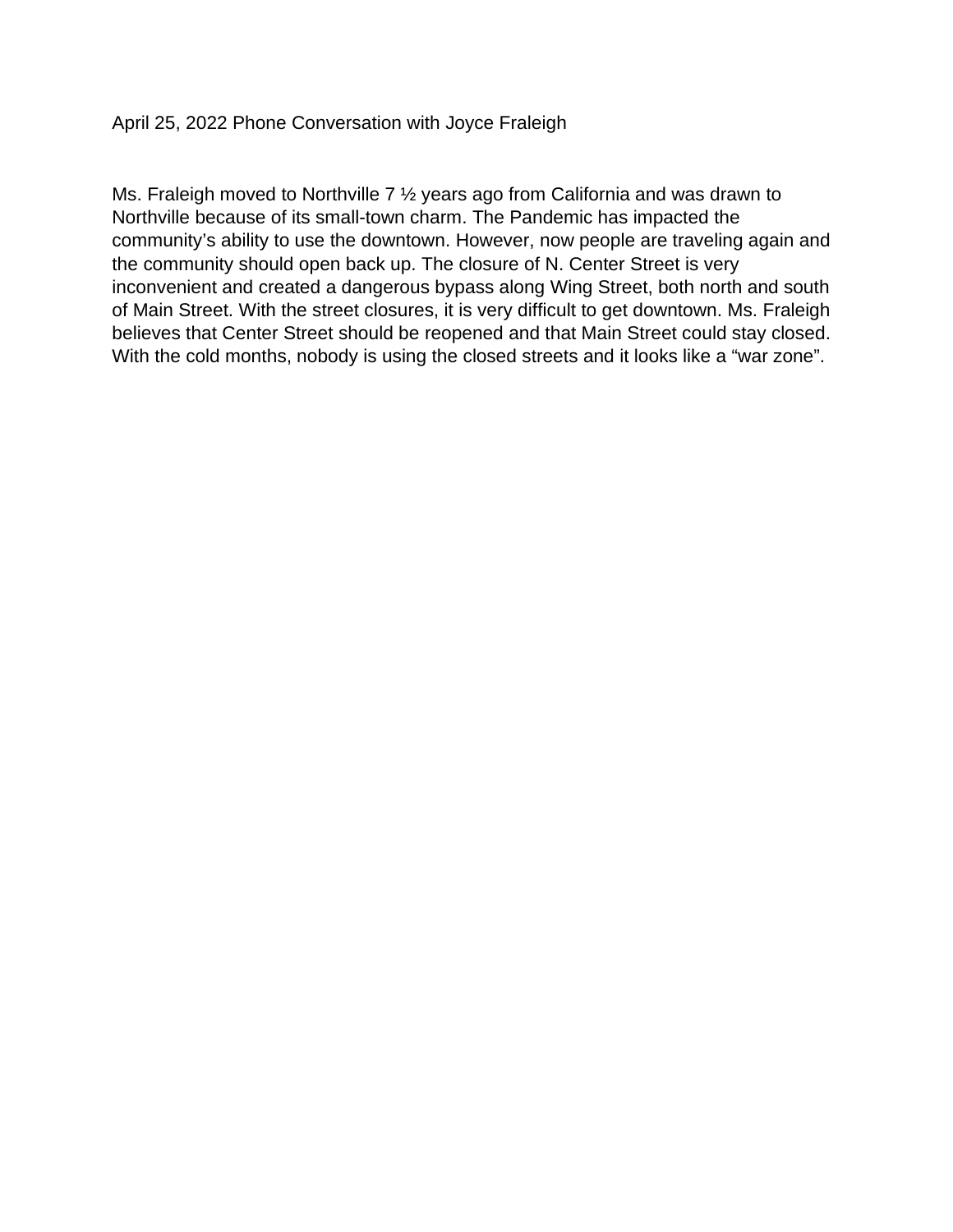| From:    | downtownnorthville.com@mg.accunetcloud.com on behalf of Downtown Northville Website |
|----------|-------------------------------------------------------------------------------------|
| To:      | Lori Ward                                                                           |
| Subject: | New submission from Contact Us                                                      |
| Date:    | Wednesday, February 23, 2022 8:17:50 PM                                             |

#### **Name**

Jen Thompson

### **Email**

[123jlt@comcast.net](mailto:123jlt@comcast.net)

# **Phone**

734-414-8700

#### **Message**

Is there anyway you could PLEASE re-open the downtown streets to allow traffic to flow northbound? A lot of people have been surveyed in regards to the closure for local magazines & other publications, and we all agree it's time to reopen our streets (at least during the week). Why do we continue to close the downtown in the winter??? I did not see large crowds of people sitting outside in our below freezing temps.

I have a brand new driver that needs to drive to the Novi Sports Club 4-5 times a week. It is extremely dangerous for her to drive up Beck Road with the excessive traffic & 3-4 large potholes she encounters heading northbound. I have called & reported the potholes to Wayne County twice, but they never seem to get fixed. My daughter said it was very scary getting to practice today. Also if she heads up Sheldon, turns right on Cady, & then turns left on Griswold & then another left onto 8 mile…she has to encounter more Wayne county potholes & the bridge that is forever under construction.

I hope I have plead my case properly. I beg you….please open our main roads so our young drivers (& us) can head northbound safely without injury. I never eat or shop downtown anymore because of the road closure. Parking is limited & honestly it's just easier to avoid the area.

Thank you for listening to my concern, Jen Thompson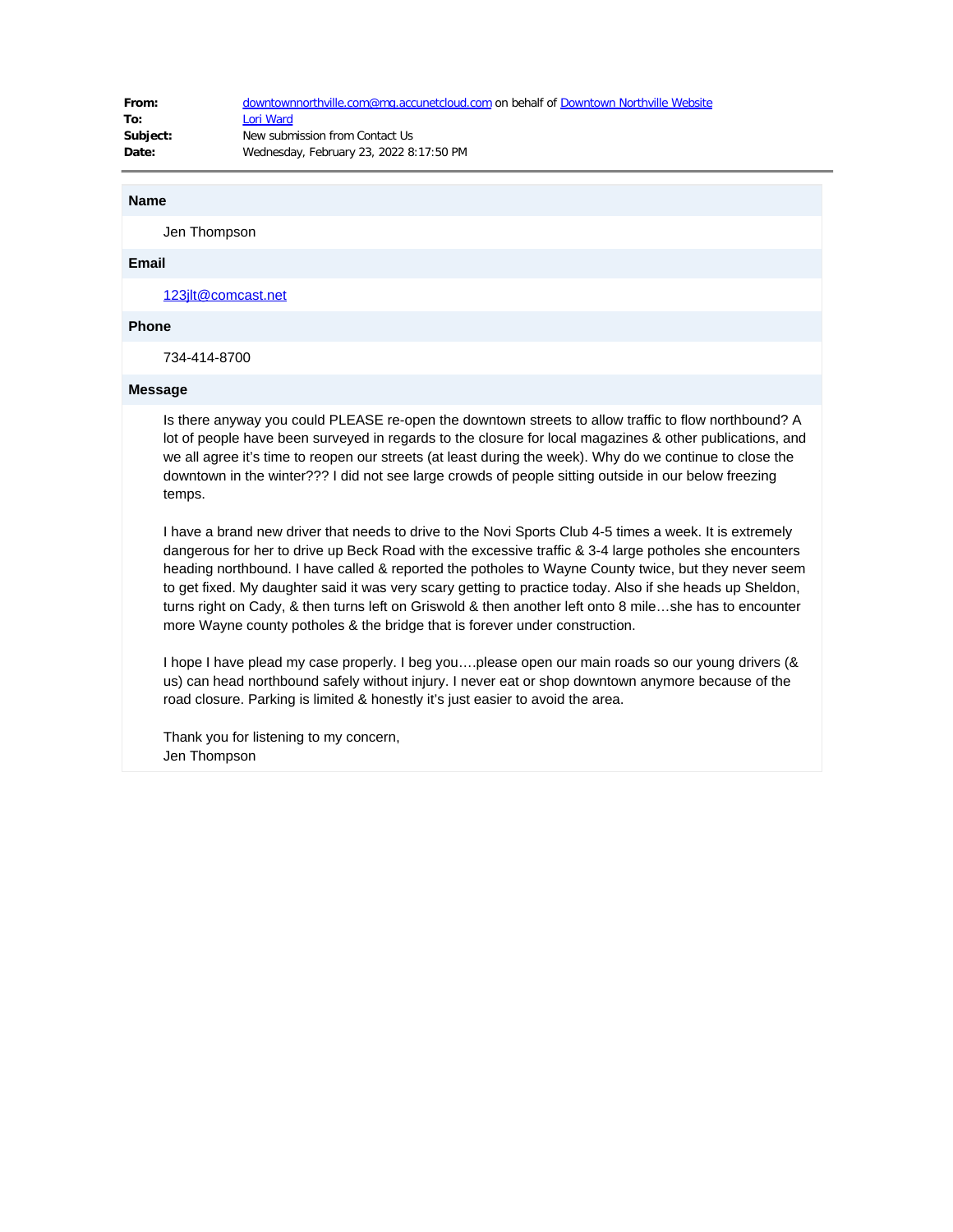**From:** [John G Dodge](mailto:pjdodge4@sbcglobal.net)<br> **To:** Lori Ward **[Lori Ward](mailto:lward@ci.northville.mi.us) Subject:** Open the streets **Date:** Thursday, April 21, 2022 6:20:17 PM

Open the streets. It is time!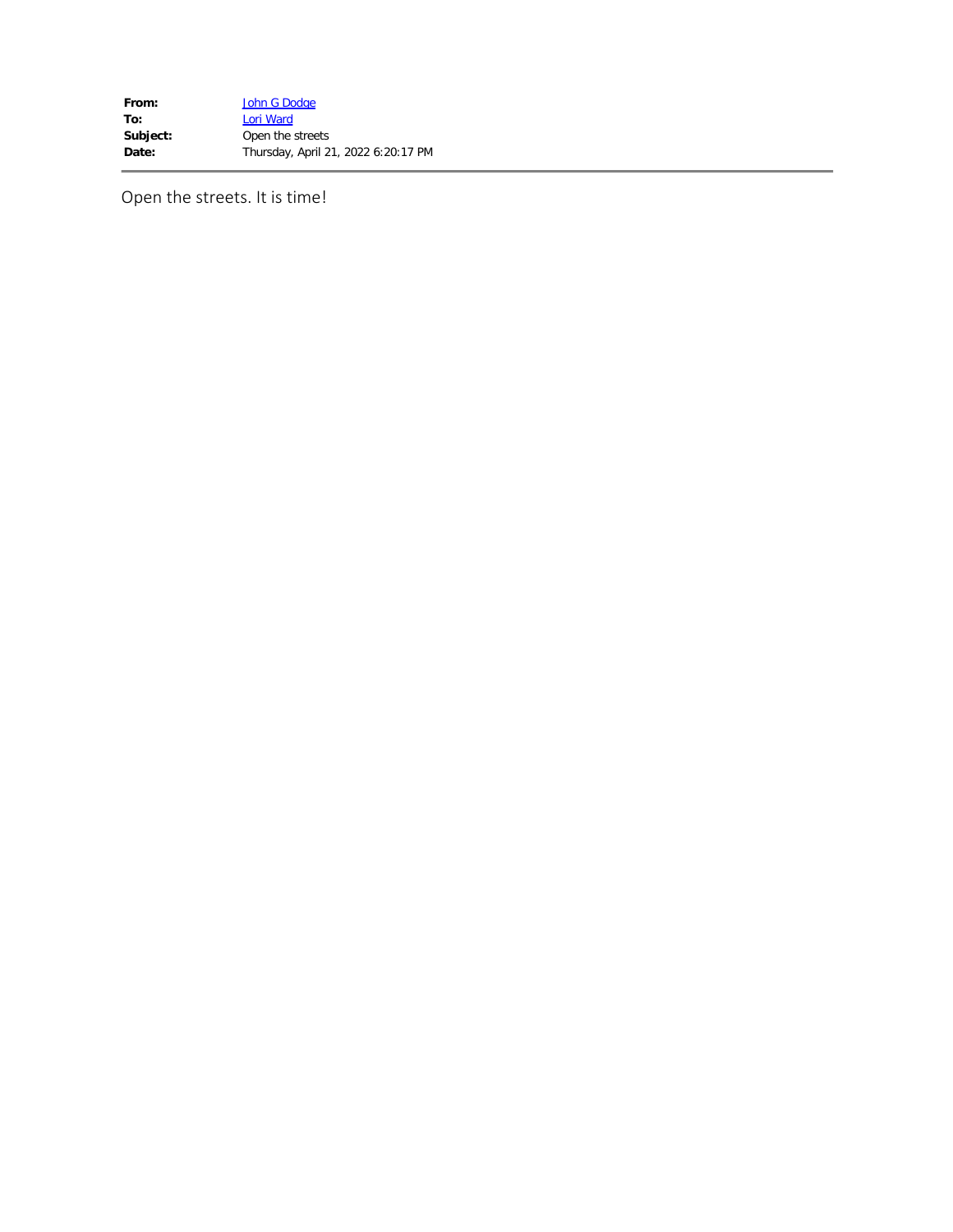## Hi there

I Spoke with Teresa today about the street closure she said she was gathering opinions and I just wanted to send you my thoughts

I'm very torn, when The weather is good everything is great everyone is busy people are enjoying the downtown . When the weather is not ideal its like a ghost town and feels like were cut off from all signs of life.

We do have a lot of people giving feedback, older people and some that just have a hard time walking a little bit of a distance do complain they can't pull up in front of the restaurant or any of the other businesses and get dropped off especially in the winter

I do feel in the winter center st gets very little business compared to Main Street, to the point it's honestly not worth being closed. There's not enough benefit For the inconvenience of having the street closed in the winter . I'm there late most nights and it's just dead dead !

The people that ate outside during the winter, mostly at center st . was because they had no choice they we're forced to during the pandemic , but nobody's going to choose to sit out in the cold if they can sit inside now .

### I certainly don't want to sound like my neighbor lol

But the situation in the parking lot behind us in conjunction with the street closure has turned into such a nightmare even the police are saying that cars are being sideswiped left and right and that exact thing almost happened to me two days ago there's not enough room when somebody's coming out of the only exit and you're turning in if you're going to scrape the side of the car next to you if they are not pulled over far enough which they never are .

My other concern I wanted to bring up because a lot of people are asking ,when the Exchange finishes their construction project and I'm assuming increasing their seating capacity?? and the old Tuscan location is fully occupied with tenants ,how many more cars will that potentially add to that back lot?? Im no expert but I have a feeling it will be an amount much much more than that lot can handle .

My customers, friends ,residents , neighbors and many other businesses all have made the same comments, they feel the city is overlooking the obvious future parking problems and they are surprised there is no plan in place , unless there is and it has not been publicly talked about .

I just wanted to add my two cents and what I've been hearing over the last few months from everyone , thanks for your time and all that you do . Rebecca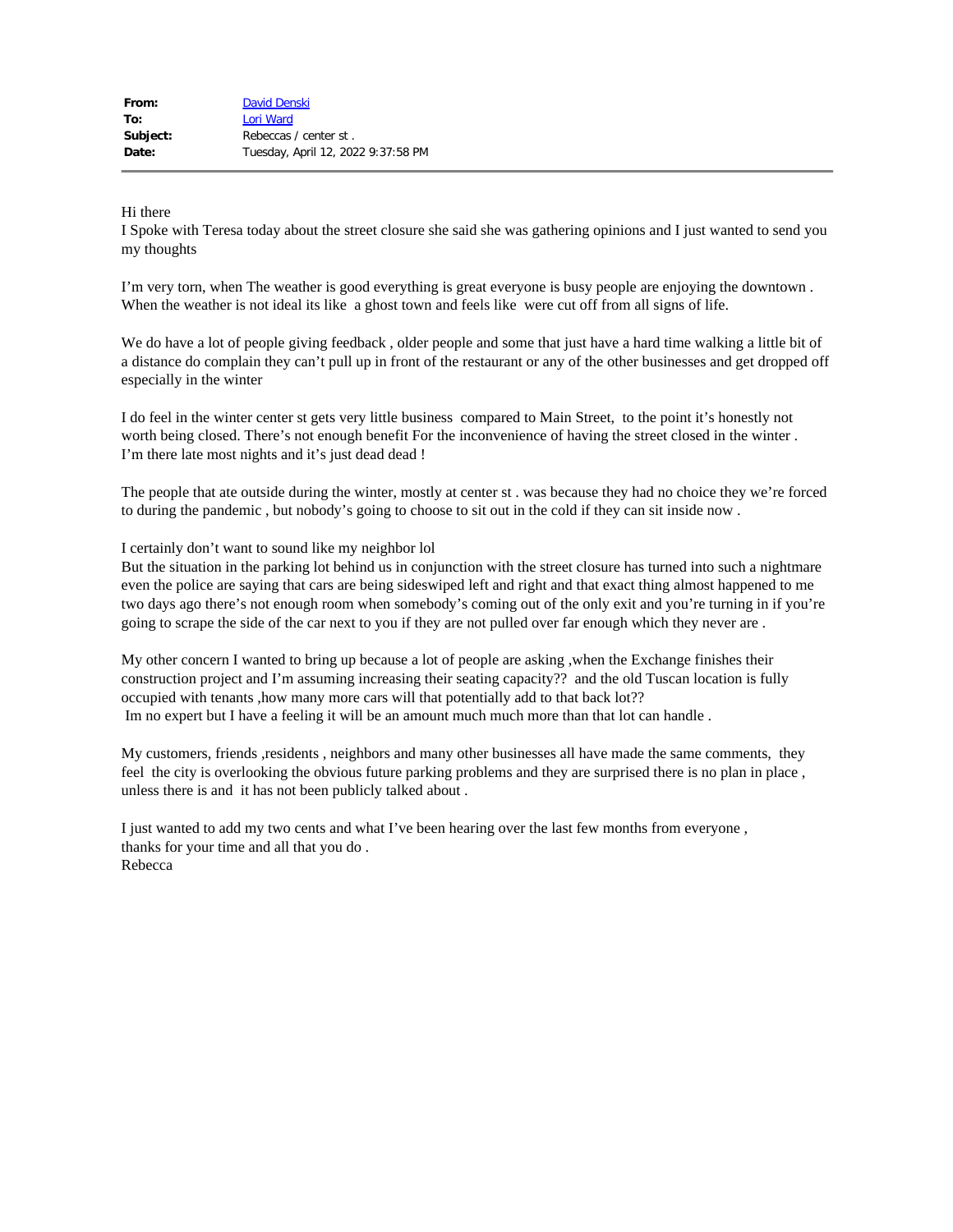| <b>Ron Gavel</b>                   |
|------------------------------------|
| Lori Ward                          |
| Downtown street closure            |
| Tuesday, April 12, 2022 7:42:02 PM |
|                                    |

We strongly suggest that the streets be open again. We go to Plymouth now to enjoy their downtown because their city is all open. We miss our downtown. Ron and Cheryl Gavel

Sent from my iPhone